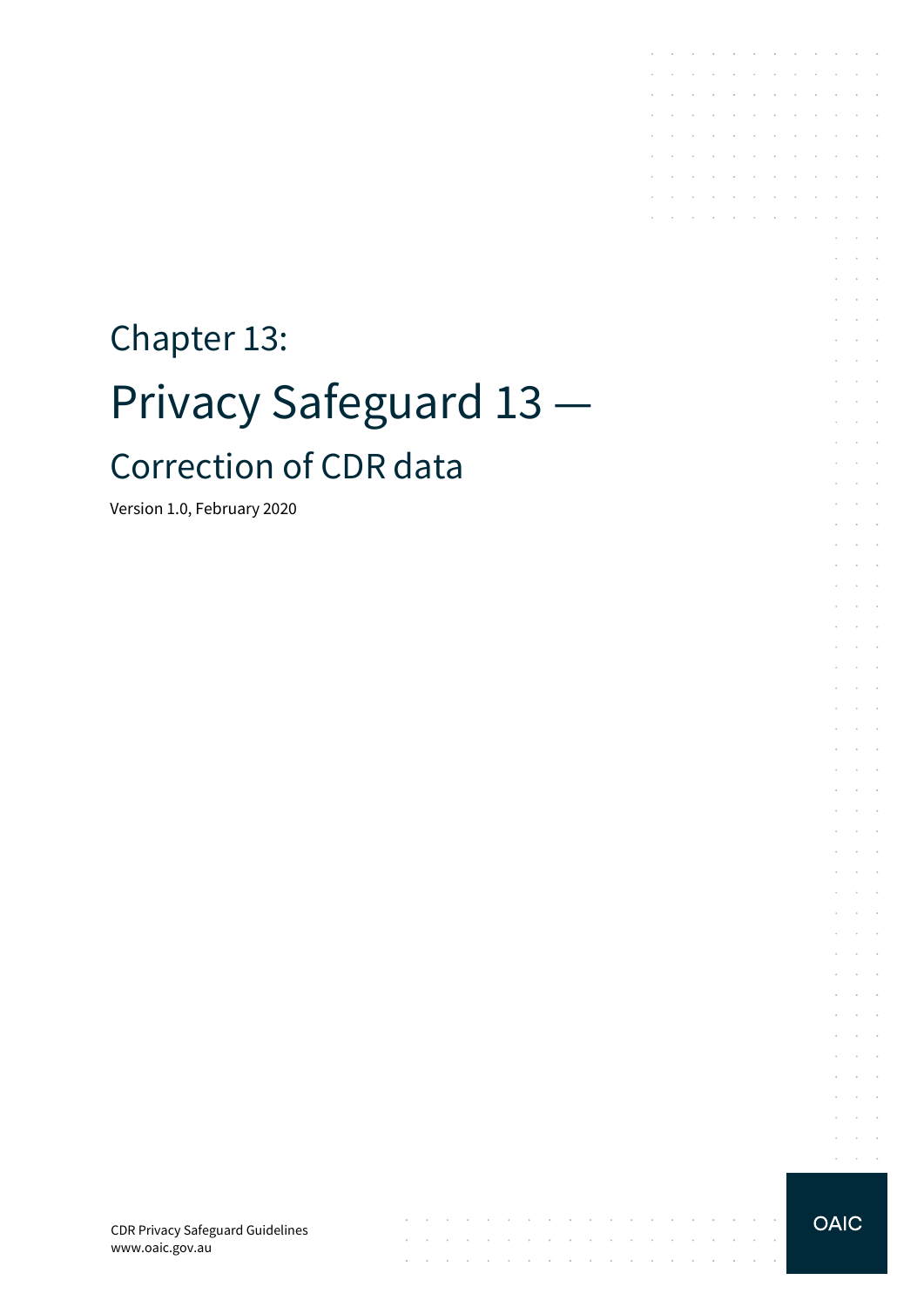## **Contents**

| <b>Key points</b>                                          | 3              |
|------------------------------------------------------------|----------------|
| What does Privacy Safeguard 13 say?                        | 3              |
| Why is it important?                                       | 3              |
| Who does Privacy Safeguard 13 apply to?                    | 4              |
| How Privacy Safeguard 13 interacts with the Privacy Act    | 4              |
| When must an entity correct CDR data?                      | 5              |
| Actioning and responding to correction requests            | 6              |
| Acknowledging receipt of correction requests               | 6              |
| Taking action to correct, or qualify, the CDR data         | 6              |
| When action is not necessary in response to a request      | $\overline{7}$ |
| How must a correction notice be provided to consumers?     | 9              |
| What must be included in a correction notice to consumers? | 9              |
| What are the correction considerations?                    | 10             |
| Accurate                                                   | 10             |
| Up to date                                                 | 11             |
| Complete                                                   | 11             |
| Not misleading                                             | 11             |
| <b>Charges to correct CDR data</b>                         | 12             |
| Interaction with other privacy safeguards                  | 12             |
| Privacy Safeguard 5                                        | 12             |
| Privacy Safeguard 10                                       | 12             |
| Privacy Safeguard 11                                       | 13             |
| Privacy Safeguard 12                                       | 13             |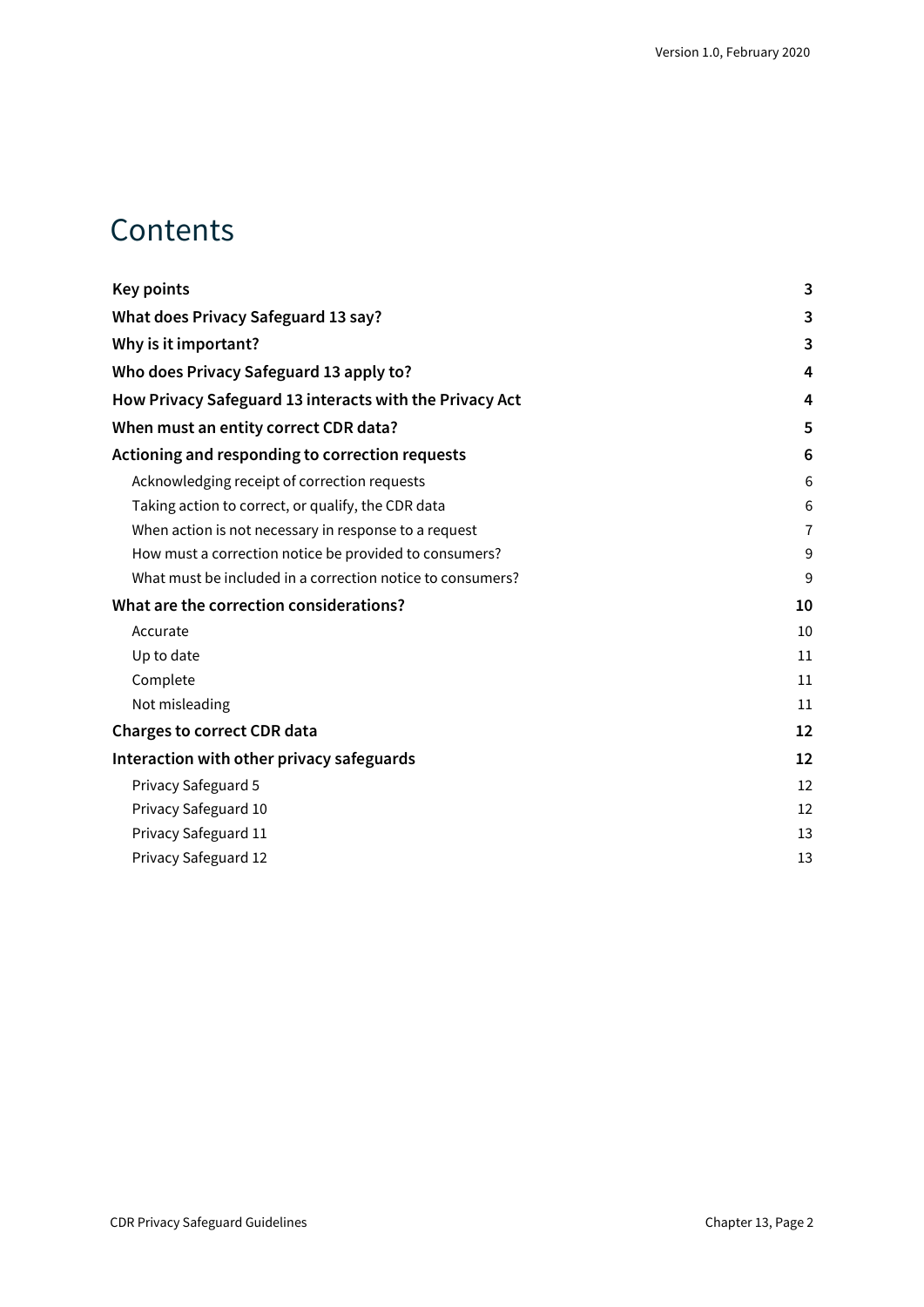## <span id="page-2-0"></span>**Key points**

- Privacy Safeguard 13, together with consumer data rules (CDR Rules) 7.14 and 7.15, sets out obligations for data holders and accredited data recipients to:
	- $\circ$  respond to correction requests made by consumers in respect of consumer data right (CDR) data, and to take certain steps to correct or include a qualifying statement in respect of the data, and
	- $\circ$  give the consumer notice of any correction or statement made in response to their request, or reasons why a correction or statement is unnecessary or inappropriate.

# <span id="page-2-1"></span>**What does Privacy Safeguard 13 say?**

- Privacy Safeguard 13 requires data holders and accredited data recipients who: 13.1
	- receive a request from a consumer to correct CDR data, and
	- in the case of data holders, were earlier required or authorised under the CDR Rules to disclose the CDR data $1$

to respond to the request by taking the relevant steps set out in the CDR Rules.

- $13.2$ CDR Rule 7.15 requires an entity to acknowledge receipt of the request as soon as practicable and sets out how the entity must, to the extent it considers appropriate:
	- correct the CDR data, or
	- qualify the data by including a statement with it, and
	- give the consumer a notice setting out how the entity responded to the request, as well as the complaint mechanisms available to the consumer.
- CDR Rule 7.14 prohibits charging a fee for responding to or actioning a correction request.

# <span id="page-2-2"></span>**Why is it important?**

- 13.4 The objective of Privacy Safeguard 13 is to ensure consumers have trust in and control over the accuracy of their CDR data that is disclosed and used as part of the CDR regime.
- $13.5$ For consumers to have proper control over their data, they must be given the power to require the entities that have disclosed or collected their data to correct inaccuracies in that data.
- 13.6 Privacy Safeguard 13 does this by ensuring entities are required to correct CDR data in certain circumstances when requested to do so by the consumer.

<span id="page-2-3"></span><sup>&</sup>lt;sup>1</sup> The reason for this requirement in respect of data holders is that a CDR Rule can only affect a data holder and relate to the accuracy of CDR data if the rule also relates to the disclosure of the CDR data under the CDR Rules (s 56BD(3)(b) of the Competition and Consumer Act).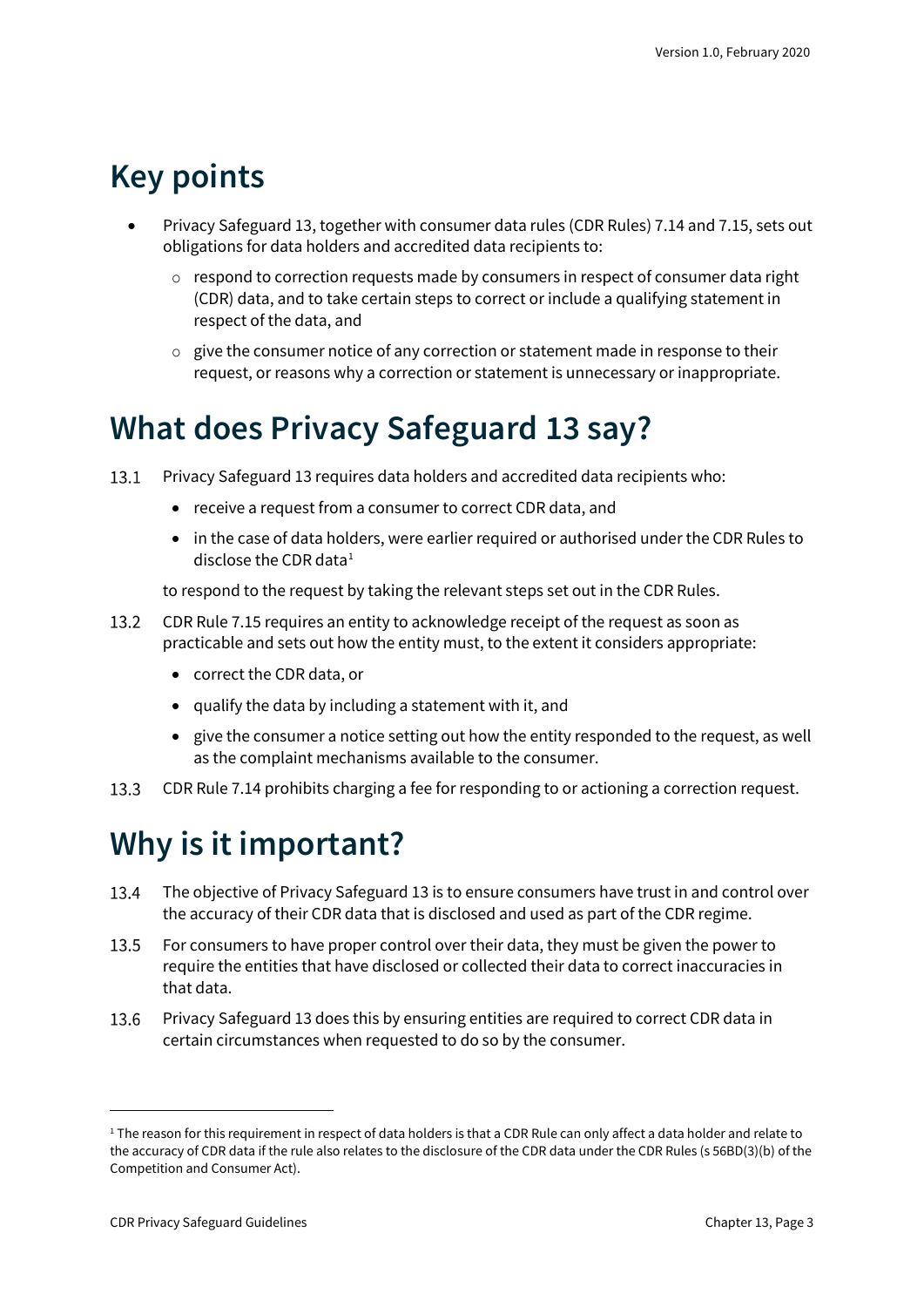This allows consumers to enjoy the benefits of the CDR regime, such as receiving 13.7 competitive offers from other service providers, as the data made available to sector participants can be relied upon.

## <span id="page-3-0"></span>**Who does Privacy Safeguard 13 apply to?**

- Privacy Safeguard 13 applies to data holders and accredited data recipients for the CDR 13.8 data. It does not apply to designated gateways.
- Importantly, Privacy Safeguard 13 only applies to the CDR data a data holder was required 13.9 or authorised to disclose under the CDR Rules.[2](#page-3-2)

*Note: Currently, there are no designated gateways in the CDR regime responsible for facilitating the transfer of information between data holders and accredited persons [\(see Chapter B \(Key concepts\)](https://www.oaic.gov.au/consumer-data-right/cdr-privacy-safeguard-guidelines/chapter-b-key-concepts)  [for the meaning of designated gateway\).](https://www.oaic.gov.au/consumer-data-right/cdr-privacy-safeguard-guidelines/chapter-b-key-concepts)*

## <span id="page-3-1"></span>**How Privacy Safeguard 13 interacts with the Privacy Act**

- 13.10 It is important to understand how Privacy Safeguard 13 interacts with the *Privacy Act 1988* (the Privacy Act) and Australian Privacy Principles (APPs).[3](#page-3-3)
- APP 13 requires an APP entity to correct personal information held by the entity in certain circumstances.

| <b>CDR</b> entity                                | Privacy protections that apply in the CDR context                                                                                                         |
|--------------------------------------------------|-----------------------------------------------------------------------------------------------------------------------------------------------------------|
| Accredited person / accredited<br>data recipient | <b>Privacy Safeguard 13</b>                                                                                                                               |
|                                                  | Privacy Safeguard 13 applies instead of APP 13 to CDR data collected<br>by an accredited data recipient under the CDR regime. <sup>4</sup>                |
|                                                  | APP 13 will continue to apply to any personal information held by an<br>accredited person or accredited data recipient that is not CDR data. <sup>5</sup> |

<span id="page-3-2"></span><sup>&</sup>lt;sup>2</sup> Section 56EP(1)(c) of the Competition and Consumer Act.

<span id="page-3-3"></span><sup>&</sup>lt;sup>3</sup> The Privacy Act includes 13 APPs that regulate the handling of personal information by certain organisations and Australian Government agencies (APP entities).

<span id="page-3-4"></span><sup>4</sup> Section 56EC(4)(a) of the Competition and Consumer Act.

<span id="page-3-5"></span><sup>5</sup> All accredited persons are subject to the Privacy Act and the APPs in relation to information that is personal information but is not CDR data. See s 6E(1D) of the Privacy Act.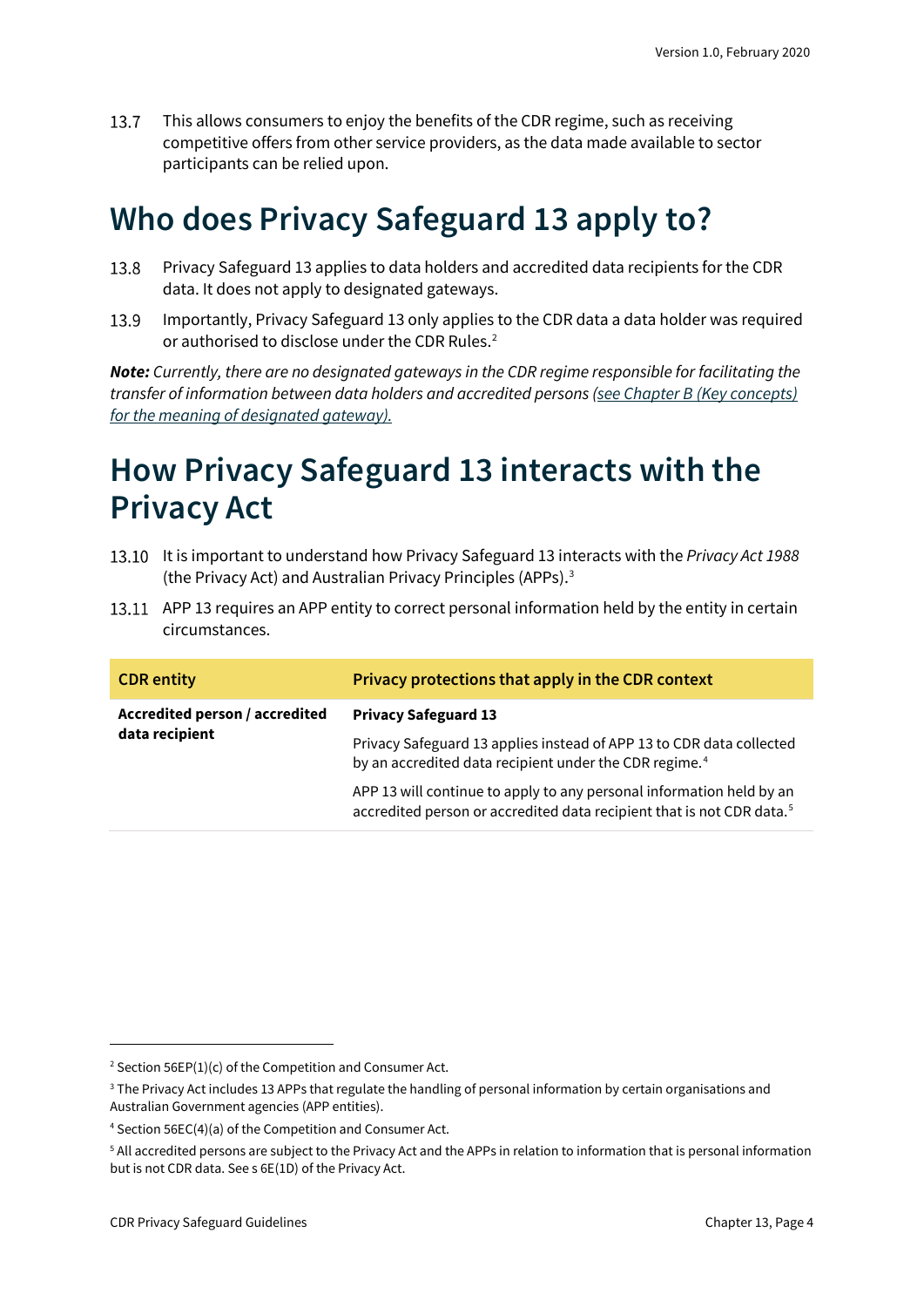| <b>CDR</b> entity         | Privacy protections that apply in the CDR context                                                                                                                                                                            |
|---------------------------|------------------------------------------------------------------------------------------------------------------------------------------------------------------------------------------------------------------------------|
| Data holder               | <b>Privacy Safeguard 13 or APP 13</b>                                                                                                                                                                                        |
|                           | Privacy Safeguard 13 applies instead of APP 13 where a consumer has<br>requested that a data holder correct their CDR data, and the data<br>holder was earlier authorised or required to disclose it under the CDR<br>Rules. |
|                           | APP 13 will continue to apply to:                                                                                                                                                                                            |
|                           | • CDR data that is personal information in all other circumstances,<br>and                                                                                                                                                   |
|                           | • personal information that is not CDR data.                                                                                                                                                                                 |
| <b>Designated gateway</b> | <b>APP 13</b>                                                                                                                                                                                                                |
|                           | Privacy Safeguard 13 does not apply to designated gateways.                                                                                                                                                                  |

## <span id="page-4-0"></span>**When must an entity correct CDR data?**

13.12 Privacy Safeguard 13 and CDR Rule 7.15 require an entity to correct or include a qualifying statement with CDR data after the CDR consumer has requested their CDR data be corrected, unless the entity does not consider a correction or statement to be appropriate.<sup>[6](#page-4-1)</sup>

#### **Example**

Money Mattress Ltd is a data holder of Alex's CDR data. Alex requests that Money Mattress correct her recent transaction data after she becomes a victim of credit card fraud. The request is made over the phone.

The Money Mattress phone operator acknowledges receipt of the request immediately, over the phone. Money Mattress also decides to update Alex's consumer dashboard to reflect that the request was made. Money Mattress's systems show that Money Mattress was earlier required to disclose the data to an accredited person, Safer Money Pty Ltd, under CDR Rule 4.6(4), before the fraud was detected but after the fraudulent transactions were recorded in the CDR data.

Money Mattress determines that for one month, incorrect as well as correct transaction data has been recorded. In order to correct the data, Money Mattress considers the appropriate course is to clarify that the fraudulent transactions recorded were unauthorised.

<span id="page-4-1"></span><sup>6</sup> For data holders, this obligation only arises if the entity was required or authorised under the CDR Rules to disclose the CDR data.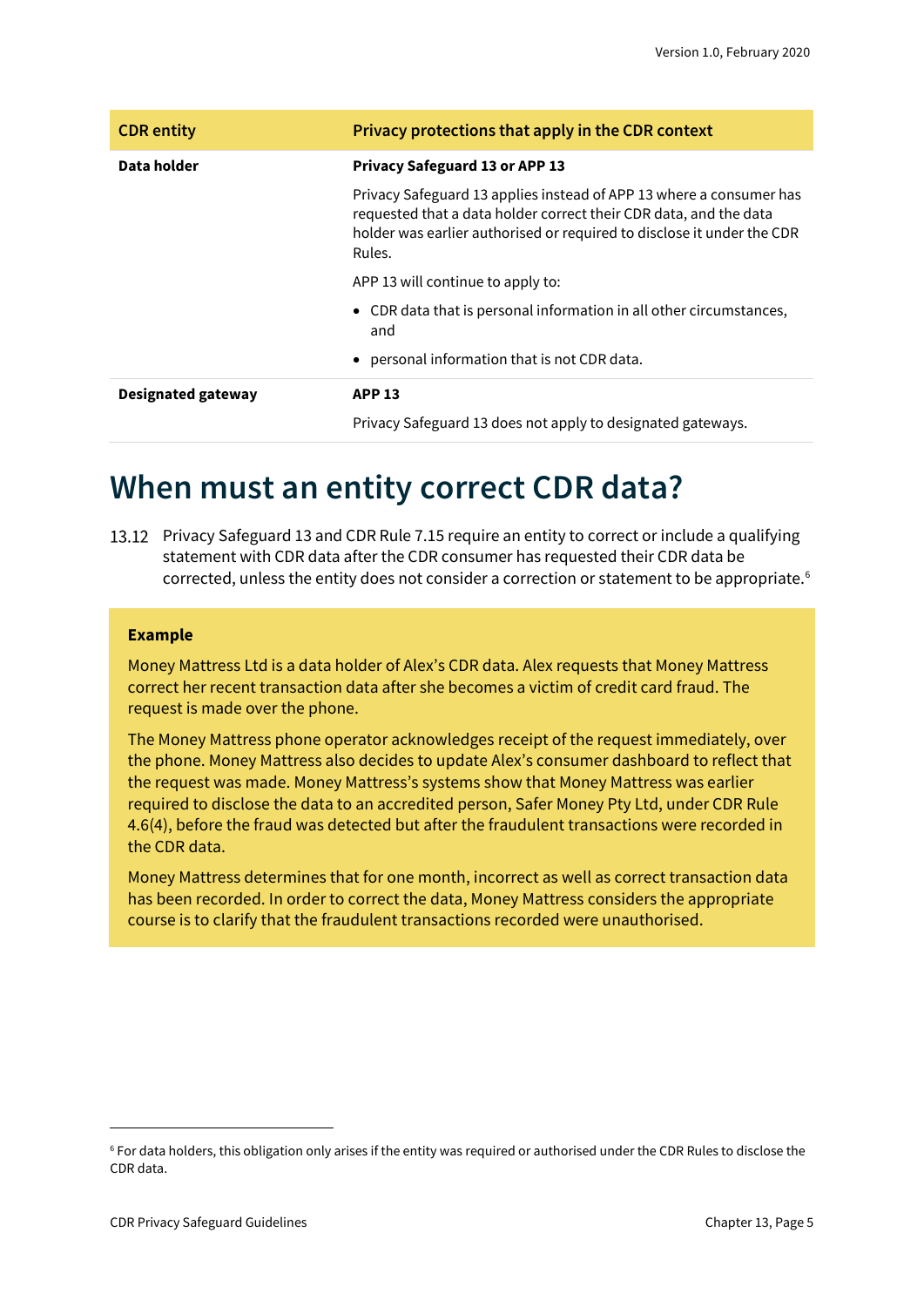# <span id="page-5-0"></span>**Actioning and responding to correction requests**

## <span id="page-5-1"></span>**Acknowledging receipt of correction requests**

- 13.13 When a consumer makes a request to correct their CDR data, CDR Rule 7.15(a) requires the entity to acknowledge receipt of a correction request as soon as practicable.
- 13.14 An entity must acknowledge they have received the correction request. It is best practice for an entity to update the consumer dashboard to reflect that a correction request has been received, provided the consumer dashboard has such a functionality.
- 13.15 However, it is not a requirement that this acknowledgement be in writing or through the dashboard. For example, acknowledgement provided by other electronic means or over the phone is sufficient. Where an entity acknowledges receipt over the phone, it could also make a record of this as evidence that it has complied with CDR Rule 7.15(a).
- 13.16 In adopting a timetable that is 'practicable', an entity can take technical and resource considerations into account. However, it is the responsibility of the entity to justify any delay in acknowledging receipt of a request.

## <span id="page-5-2"></span>**Taking action to correct, or qualify, the CDR data**

- 13.17 CDR Rule 7.15 requires an entity that receives a correction request to either:
	- correct the CDR data, or
	- both:
		- $\circ$  include a qualifying statement with the data to ensure that, having regard to the purpose for which it is held, the data is accurate, up to date, complete and not misleading, and
		- o where practicable, attach an electronic link to a digital record of the data in such a way that the statement will be apparent to any users of the data.

to the extent that the entity considers appropriate.

- 13.18 An entity must first consider the extent to which it considers it appropriate to act to correct or qualify the information. Once it determines this, it must undertake either to correct the data or to include a qualifying statement with the data. Such corrections or qualifying statements must make the data accurate, up to date, complete and not misleading (to the best of the entity's knowledge).
- 13.19 The requirement to, where practicable, attach an electronic link to a digital record of the data helps to ensure that any qualifying statement included with the data is clear to those who access the data. An entity's systems should be set up so that the data cannot be accessed without the correction statement or a link to that statement being immediately apparent.
- 13.20 If an entity requires further information or explanation before it can determine which action to take, the entity should clearly explain to the consumer what additional information or explanation is required and/or why the entity cannot act on the information already provided. The entity could also advise where additional material may be obtained.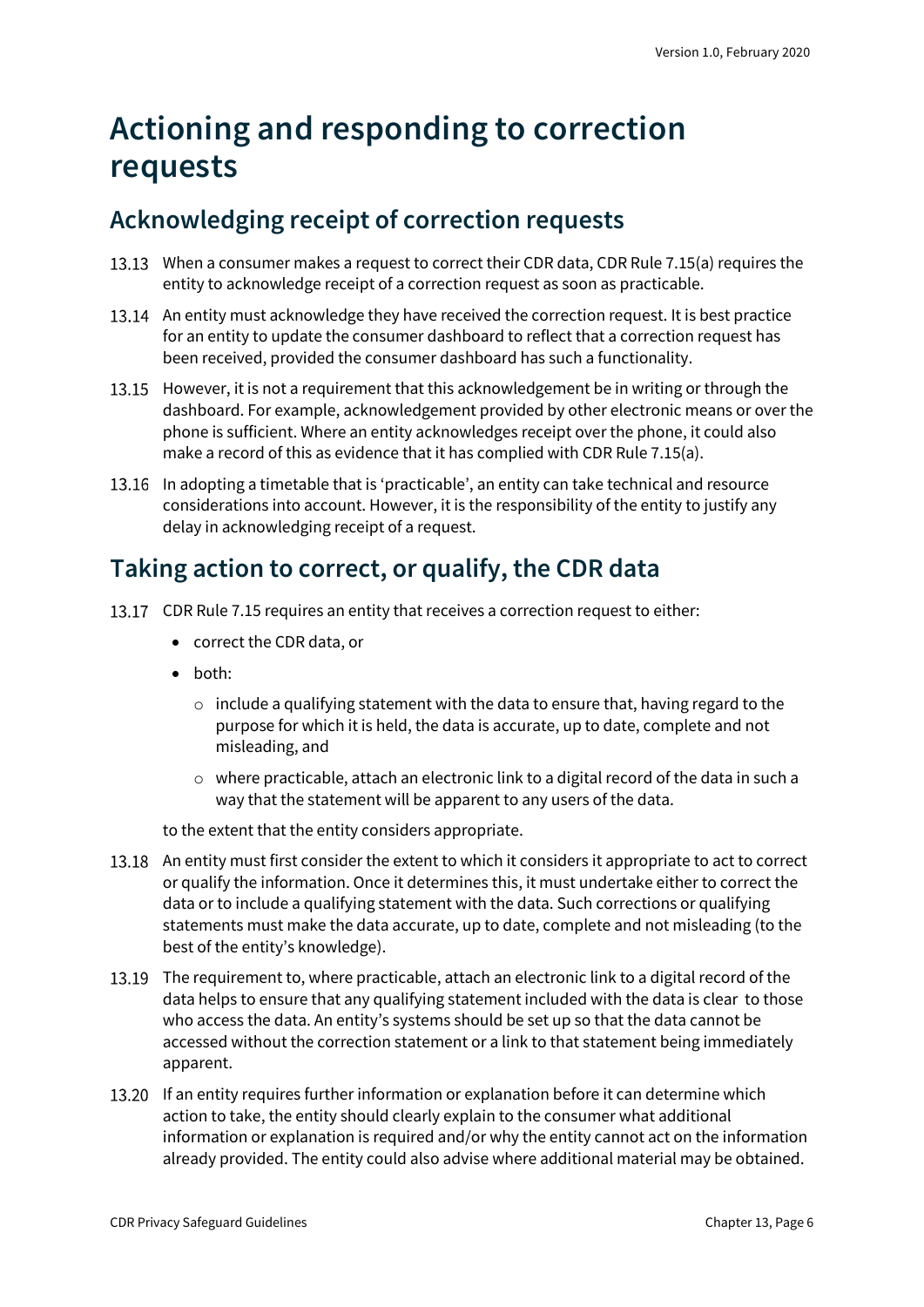The consumer should be given a reasonable opportunity to comment on the refusal or reluctance of the entity to make a correction without further information or explanation from the consumer.

13.21 An entity should also be prepared in an appropriate case to search its own records and other readily accessible sources that it reasonably expects to contain relevant information, to find any information in support of, or contrary to, the consumer's request. However, an entity need not conduct a full, formal investigation into the matters about which the consumer requests correction. The extent of the investigation required will depend on the circumstances, including the seriousness of any adverse consequences for the consumer if the CDR data is not corrected as requested.

#### <span id="page-6-0"></span>**When action is not necessary in response to a request**

- 13.22 An entity may consider that it is not appropriate to make any correction or qualifying statement at all, because (for instance) the CDR data as it exists is accurate, up to date, complete and not misleading, for the purpose it is held.
- 13.23 In such circumstances, the entity must give the CDR consumer a notice in accordance with CDR Rule 7.15(c) detailing the reasons why it considered that no correction or statement was necessary or appropriate and setting out the available complaint mechanisms.<sup>7</sup>
- 13.24 Reasons for not correcting CDR data or including a qualifying statement with the data may include:
	- while there are inaccuracies in the data, it is nevertheless correct for the purpose for which it is held
	- the CDR consumer is mistaken and has made the correction request in error
	- the CDR consumer is attempting to prevent an accredited person from collecting accurate CDR data that is unfavourable to the consumer
	- the entity is an accredited data recipient of the data, but the request is in respect of data the entity has collected from a data holder (rather than data the entity may have derived from collected data), [8](#page-6-2) with the effect that the consumer should make the request to the data holder, or
	- the CDR data has already been corrected, or a qualifying statement already included with the data, on a previous occasion.

#### **Example**

Jessica defaults on her credit card repayments with data holder, BankaLot Ltd. Jessica authorises BankaLot to disclose her CDR data to accredited person, CreditCardFinder Pty Ltd, which sends BankaLot a consumer data request on Jessica's behalf. Shortly after Jessica is notified that the data has been collected, Jessica requests CreditCardFinder to correct her repayment history to show that no default was made with BankaLot. *cont*

<span id="page-6-1"></span><sup>&</sup>lt;sup>7</sup> Section 56EP(3)(b) of the Competition and Consumer Act.

<span id="page-6-2"></span><sup>8</sup> Note that data derived from CDR data collected by an accredited data recipient continues to be 'CDR data': see s 56AI of the Competition and Consumer Act.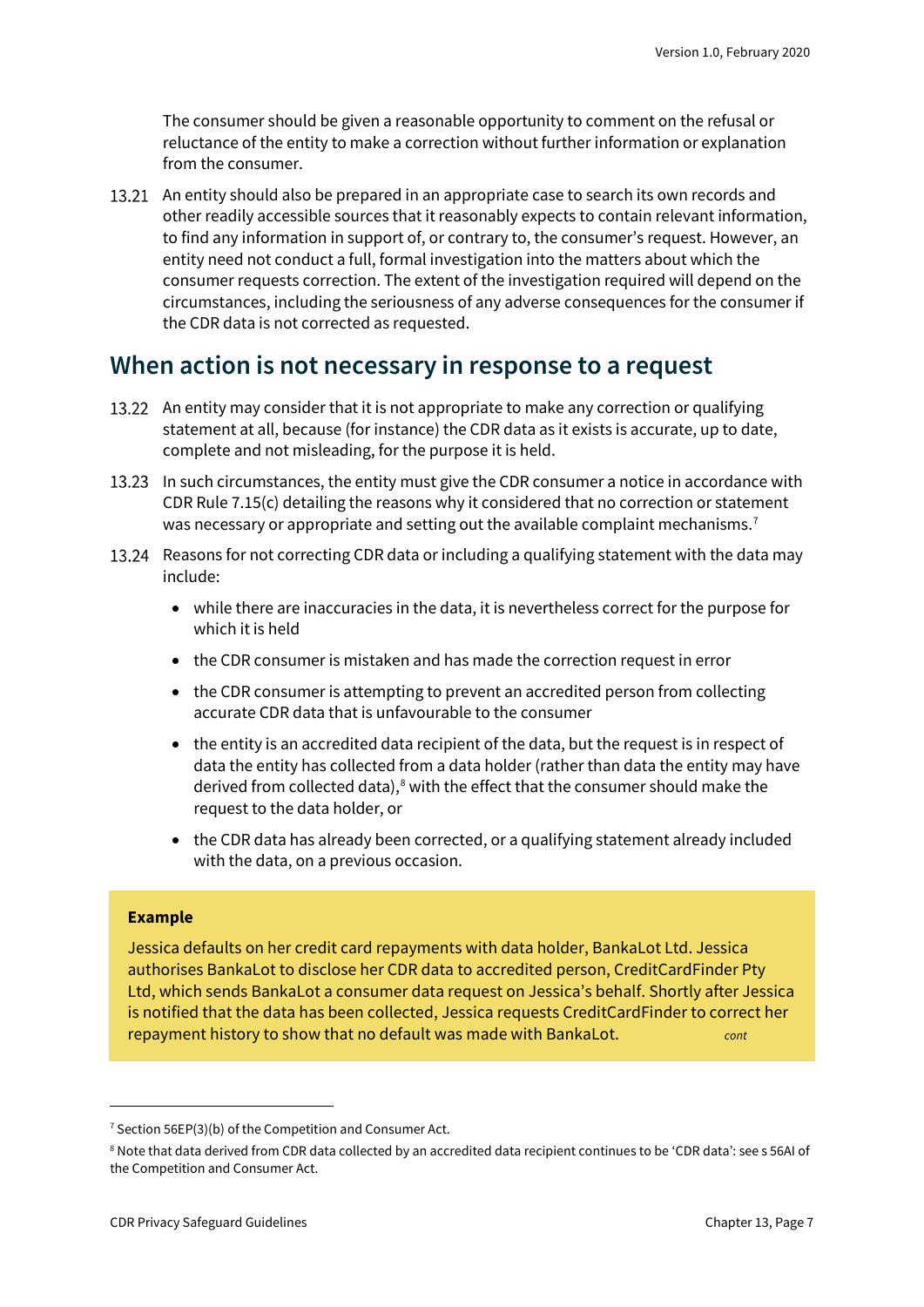CreditCardFinder acknowledges receipt of the request the following business day through the consumer dashboard.

CreditCardFinder determines that because the CDR data was collected from BankaLot and CreditCardFinder has no method of independently determining the correctness of the data, it is not appropriate for it to make any corrections or include any qualifying statements with the data.

CreditCardFinder then gives Jessica a notice through her consumer dashboard that states this finding, and that if Jessica wants the data to be corrected, she should request that BankaLot make the relevant correction.

The notice also sets out the complaint mechanisms available to Jessica, which are in line with the corresponding section in CreditCardFinder's CDR policy.



- What the entity did
- If the entity did not consider it appropriate to take any action, why a correction or statement is unnecessary or inappropriate
- Complaint mechanisms available to the consumer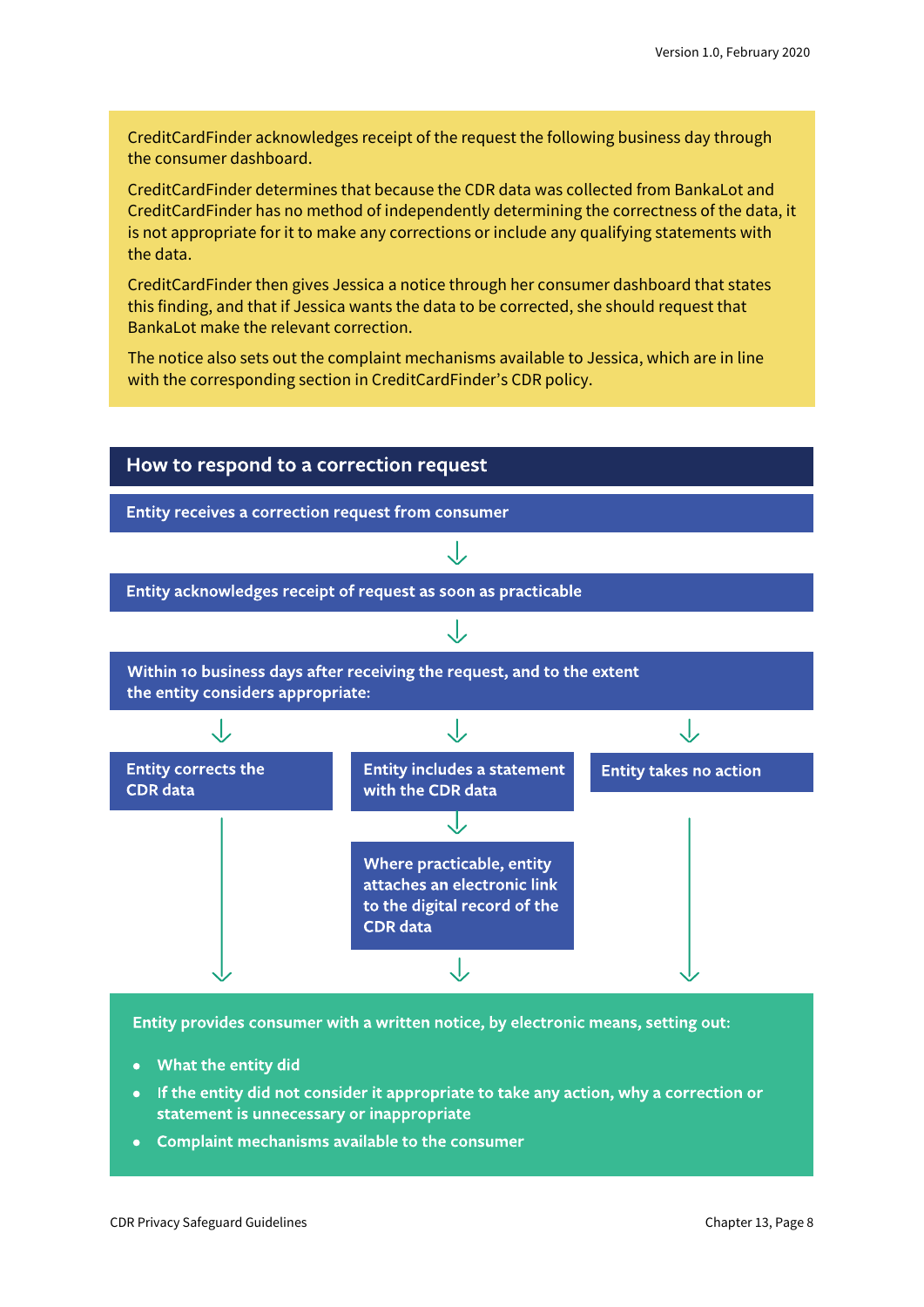## <span id="page-8-0"></span>**How must a correction notice be provided to consumers?**

- 13.25 CDR Rule 7.15(c) requires an entity that receives a request from a CDR consumer to correct CDR data to give the consumer a written notice by electronic means. The written notice must contain the matters set out in paragraph 13.29 below.
- 13.26 The requirement for written notices to be given by electronic means will be satisfied if the notice is given, for example, over email or over the consumer's dashboard.
- 13.27 The written notice may be in the body of an email or in an electronic file attached to an email.
- While SMS is an electronic means of communicating notice, practically it is unlikely to be appropriate as the number of matters that the written notice must address under CDR Rule 7.15(c) would likely make the SMS very long.

#### <span id="page-8-1"></span>**What must be included in a correction notice to consumers?**

- 13.29 The correction notice to the consumer must set out:
	- what the entity did in response to the request
	- if the entity did not consider it appropriate to take any action, why a correction or statement is unnecessary or inappropriate, and
	- the complaint mechanisms available to the consumer.
- The complaint mechanisms available to the consumer that must be included in the notice are:
	- the entity's internal dispute resolution processes relevant to the consumer, including any information from the entity's CDR policy about the making of a complaint relevant to the entity's obligations to respond to correction requests, and
	- external complaint mechanisms the consumer is entitled to access, including the consumer's right to complain to the Australian Information Commissioner under Part V of the Privacy Act, $9$  and any external dispute resolution schemes recognised by the Australian Competition and Consumer Commission under s 56DA(1) of the Competition and Consumer Act.
- 13.31 An entity may, but is not required to, advise the consumer that if they have suffered loss or damage by the entity's acts or omissions in contravention of the privacy safeguards or CDR Rules, they have a right to bring an action for damages in a court of competent jurisdiction under s 56EY of the Competition and Consumer Act.

<span id="page-8-2"></span><sup>9</sup> Section 56ET(4) of the Competition and Consumer Act.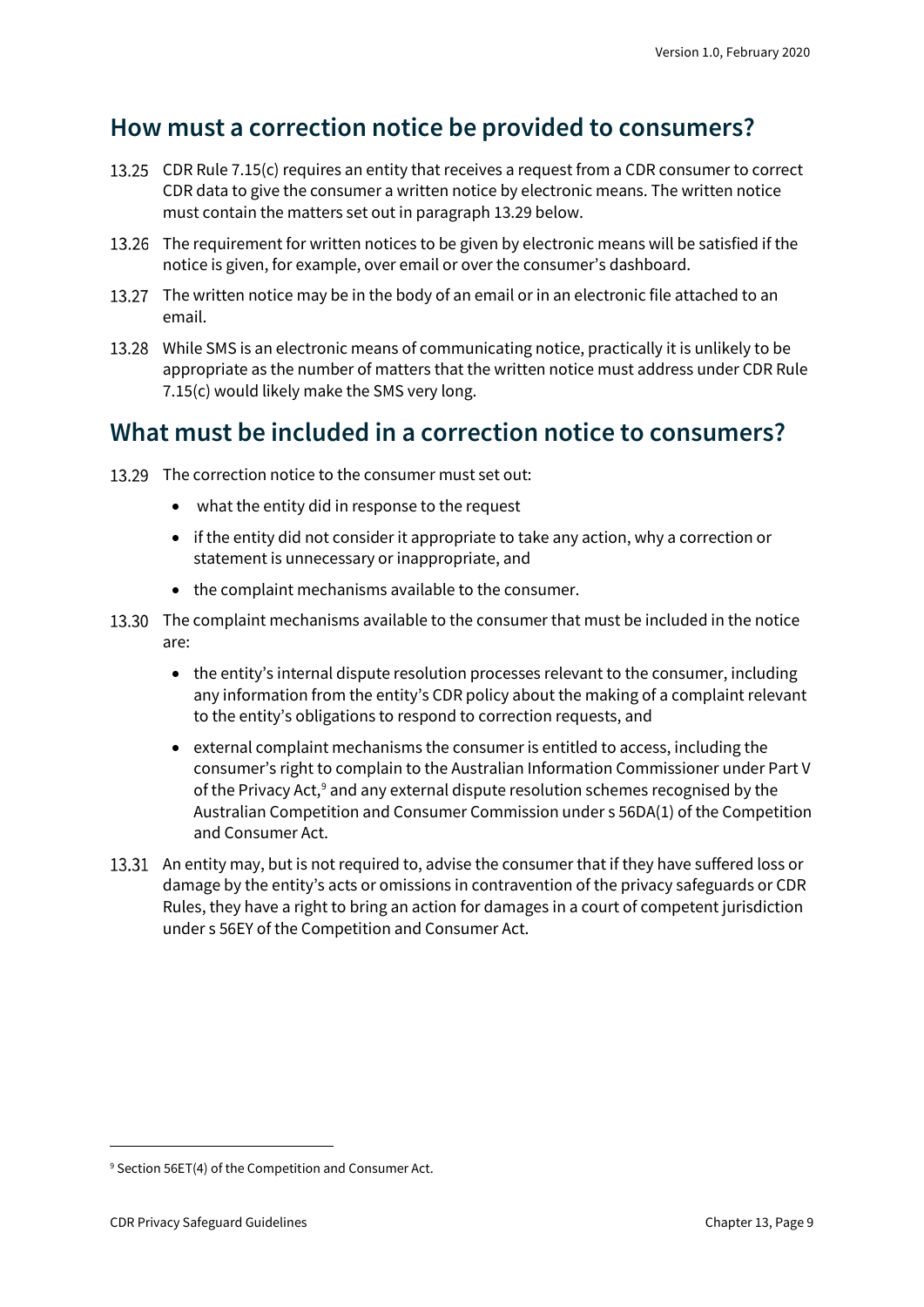#### **Example**

This example follows the example under paragraph 13.12 above.

After Money Mattress corrects Alex's CDR data, Money Mattress sends Alex a notice over the consumer dashboard within the required 10 business day period. The notice explains the steps that Money Mattress took to ensure the fraudulent transactions were clearly marked as unauthorised, and sets out the complaint mechanisms available to Alex.

## <span id="page-9-0"></span>**What are the correction considerations?**

- Privacy Safeguard 13 requires that any statement included with CDR data in response to a correction request is to ensure that, having regard to the purpose for which it is held, the CDR data is 'accurate', 'up to date', 'complete' and 'not misleading'.[10](#page-9-2) Held' is discussed in [Chapter B \(Key concepts\).](https://www.oaic.gov.au/consumer-data-right/cdr-privacy-safeguard-guidelines/chapter-b-key-concepts)
- Whether or not CDR data is accurate, up to date, complete and not misleading must be determined with regard to the purpose for which it is held.
- 13.34 When working out the purpose for which the CDR data is or was held, entities must disregard the purpose of holding the CDR data so that it can be disclosed as required under the CDR Rules.<sup>[11](#page-9-3)</sup> For example, a data holder that is an authorised deposit-taking institution collects transaction data for the purpose of providing a banking service to its customer. It does not hold transaction data for the purpose of being required to disclose the data under the CDR regime. 'Purpose' is discussed further i[n Chapter B \(Key concepts\).](https://www.oaic.gov.au/consumer-data-right/cdr-privacy-safeguard-guidelines/chapter-b-key-concepts)
- These four terms are not defined in the Competition and Consumer Act or the Privacy Act.<sup>[12](#page-9-4)</sup>
- 13.36 The following analysis of each term draws on the ordinary meaning of the terms, APP Guidelines and Part V of the *Freedom of Information Act 1982*. [13](#page-9-5) As the analysis indicates, there is overlap in the meaning of the terms.

#### <span id="page-9-1"></span>**Accurate**

- CDR data is inaccurate if it contains an error or defect or is misleading. An example is factual information about a consumer's income, assets, loan repayment history or employment status which is incorrect for the purpose it is held.
- 13.38 CDR data that is derived from other CDR data is not inaccurate by reason only that the consumer disagrees with the method or result of the derivation.[14](#page-9-6) For the purposes of Privacy Safeguard 11, derived data may be 'accurate' if it is presented as such and accurately records the method of derivation (if appropriate). For instance, an accredited data recipient may use the existing information it holds on a consumer to predict their

<span id="page-9-2"></span> $10$  Section 56EP(3)(a)(ii) of the Competition and Consumer Act.

<span id="page-9-3"></span><sup>&</sup>lt;sup>11</sup> Section 56EP(4) of the Competition and Consumer Act.

<span id="page-9-4"></span> $12$  These terms 'accurate, 'up to date' and 'complete' are also used in Privacy Safeguard 11 in respect of the quality considerations of CDR data[. See Chapter 11 \(Privacy Safeguard 11\)](https://www.oaic.gov.au/consumer-data-right/cdr-privacy-safeguard-guidelines/chapter-11-privacy-safeguard-11-quality-of-cdr-data) for further information and for an example of an entity determining the purpose for which it holds CDR data at paragraph 11.13.

<span id="page-9-5"></span> $13$  See Chapter 10: APP 10 - [Quality of personal information of the APP Guidelines.](https://www.oaic.gov.au/privacy/australian-privacy-principles-guidelines/chapter-10-app-10-quality-of-personal-information/)

<span id="page-9-6"></span><sup>&</sup>lt;sup>14</sup> Data derived from CDR data continues to be 'CDR data': see s 56AI of the Competition and Consumer Act.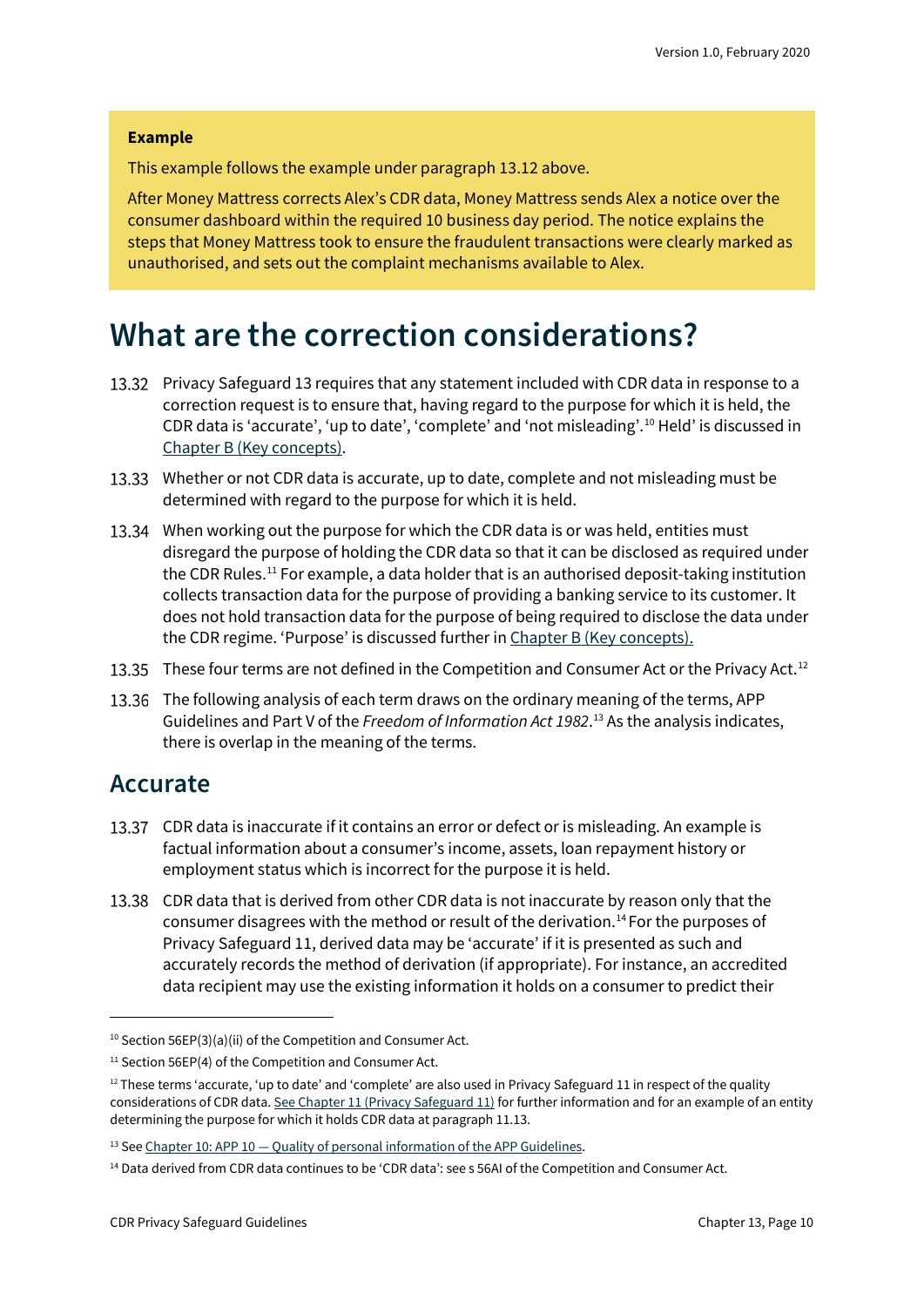projected income over a certain period of time. If the data is presented as the estimated future income for the consumer for that period, and states the bases of the estimation (that is, it is based on the consumer's income over the previous certain number of financial years), this would not be inaccurate solely because, for instance, the consumer believes their income will be higher or lower during the projected period.

CDR data may be inaccurate even if it is consistent with a consumer's instructions or if the inaccuracy is attributable to the consumer.

#### <span id="page-10-0"></span>**Up to date**

- 13.40 CDR data is not up to date if it contains information that is no longer current. An example is a statement that a consumer has an active account with a certain bank, where the consumer has since closed that account. Another example is an assessment that a consumer has a certain ability to meet a loan repayment obligation, where in fact the consumer's ability has since changed.[15](#page-10-3)
- 13.41 CDR data about a past event may have been up to date at the time it was recorded but has been overtaken by a later development. Whether that data is up to date will depend on the purpose for which it is held. If, for instance, a consumer has had their second child but their CDR data records them as only having one child, the CDR data will still be up to date if the data that records the consumer as having one child is held simply for the purpose of recording whether the consumer is a parent.
- 13.42 In a similar manner to accuracy, CDR data may not be up to date even if it is consistent with a consumer's instructions or if the inaccuracy is attributable to the consumer.

## <span id="page-10-1"></span>**Complete**

- CDR data is incomplete if it presents a partial or misleading picture of a matter of relevance, rather than a true or full picture.
- 13.44 An example is data from which it can be inferred that a consumer owes a debt, which in fact has been repaid. The CDR data will be incomplete under Privacy Safeguard 13 if the data is held, for instance, for the purpose of determining the borrowing capacity of the consumer. Where the CDR data is held for a different purpose for which the debt is irrelevant, the fact that the debt has been repaid may not of itself render the CDR data incomplete. If, however, the accredited person has requested a consumer's CDR data for a specific period, and in that period the consumer owed a debt which is recorded in the CDR data, and that debt was repaid in a later period, the CDR data will still be 'complete' in respect of that specific period.

#### <span id="page-10-2"></span>**Not misleading**

CDR data will be misleading if it conveys a meaning that is untrue or inaccurate or could lead a user, receiver or reader of the information into error. An example is a statement that is presented as a statement of fact but in truth is a record of the opinion of a third-party. In some circumstances an opinion may be misleading if it fails to include information about

<span id="page-10-3"></span><sup>15</sup> Such an assessment will likely be 'materially enhanced information' under section 10 of the designation instrument and therefore not 'required consumer data' under the CDR Rules.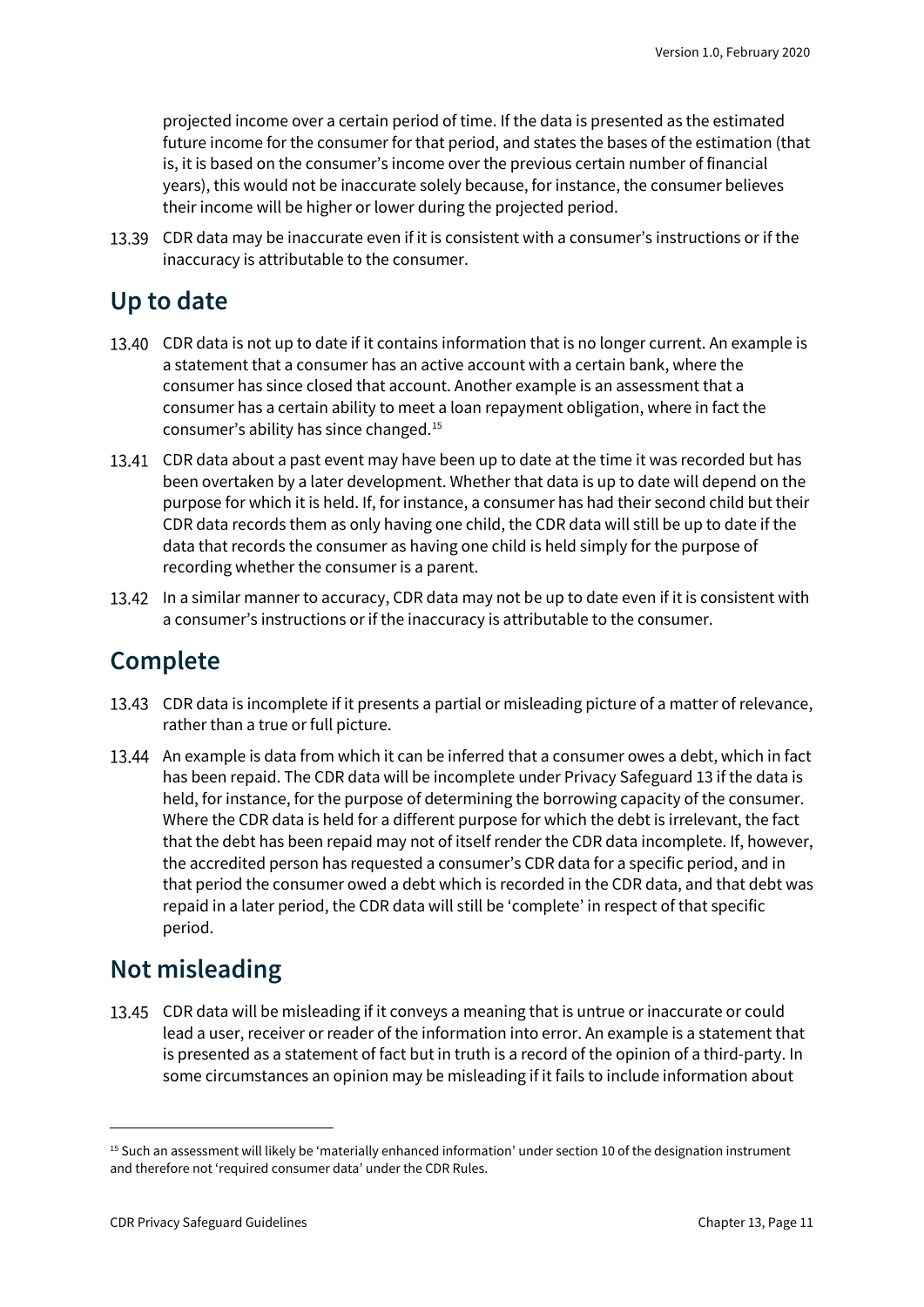the facts on which the opinion was based, or the context or circumstances in which the opinion was reached.

13.46 Data may also be misleading if other relevant information is not included. An example is a statement that a consumer is involved in litigation to recover a debt, without including the fact that the consumer is the plaintiff rather than the defendant in the action.

#### **Example**

Angelica consents to XYZ Solutions Pty Ltd (XYZ) (an accredited person), collecting her CDR data from Good Faith Banking and Insurance Ltd (GFBI) (a data holder). Angelica has consented to XYZ collecting and using the data for the purpose of providing Angelica with recommendations for various insurance products.

Angelica has previously spoken with GFBI employee, Bert, about insurance products offered by GFBI and mistakenly advised that she has mortgage protection when she does not. Bert had recorded, as part of Angelica's CDR data, that Angelica has mortgage protection insurance.

If Angelica requests that XYZ or GFBI correct her CDR data, the entity may include a statement with the data that Angelica does not have the insurance product. Alternatively, the entity may delete or alter the relevant part of the data to make clear that Angelica does not have the insurance product. If any one of these actions was taken, the data would no longer be inaccurate or misleading.

## <span id="page-11-0"></span>**Charges to correct CDR data**

13.47 CDR Rule 7.14 prohibits an entity from charging a fee for responding to, or actioning, a request under Privacy Safeguard 13.

## <span id="page-11-1"></span>**Interaction with other privacy safeguards**

#### <span id="page-11-2"></span>**Privacy Safeguard 5**

- Privacy Safeguard 5 requires an accredited data recipient to notify a consumer of the collection of their CDR data by updating the consumer's dashboard.
- Where an accredited person has collected CDR data, and then collects corrected data after the data holder complies with the consumer's requests to correct and disclose corrected data under Privacy Safeguards 11 and 13, the accredited person must notify that consumer under Privacy Safeguard 5 in respect of both collections.

#### <span id="page-11-3"></span>**Privacy Safeguard 10**

- Privacy Safeguard 10 requires a data holder to notify a CDR consumer of the disclosure of their CDR data by updating the consumer's dashboard.
- Where a data holder has disclosed CDR data and then discloses corrected data as the result of the consumer's requests to correct and disclose corrected data under Privacy Safeguards